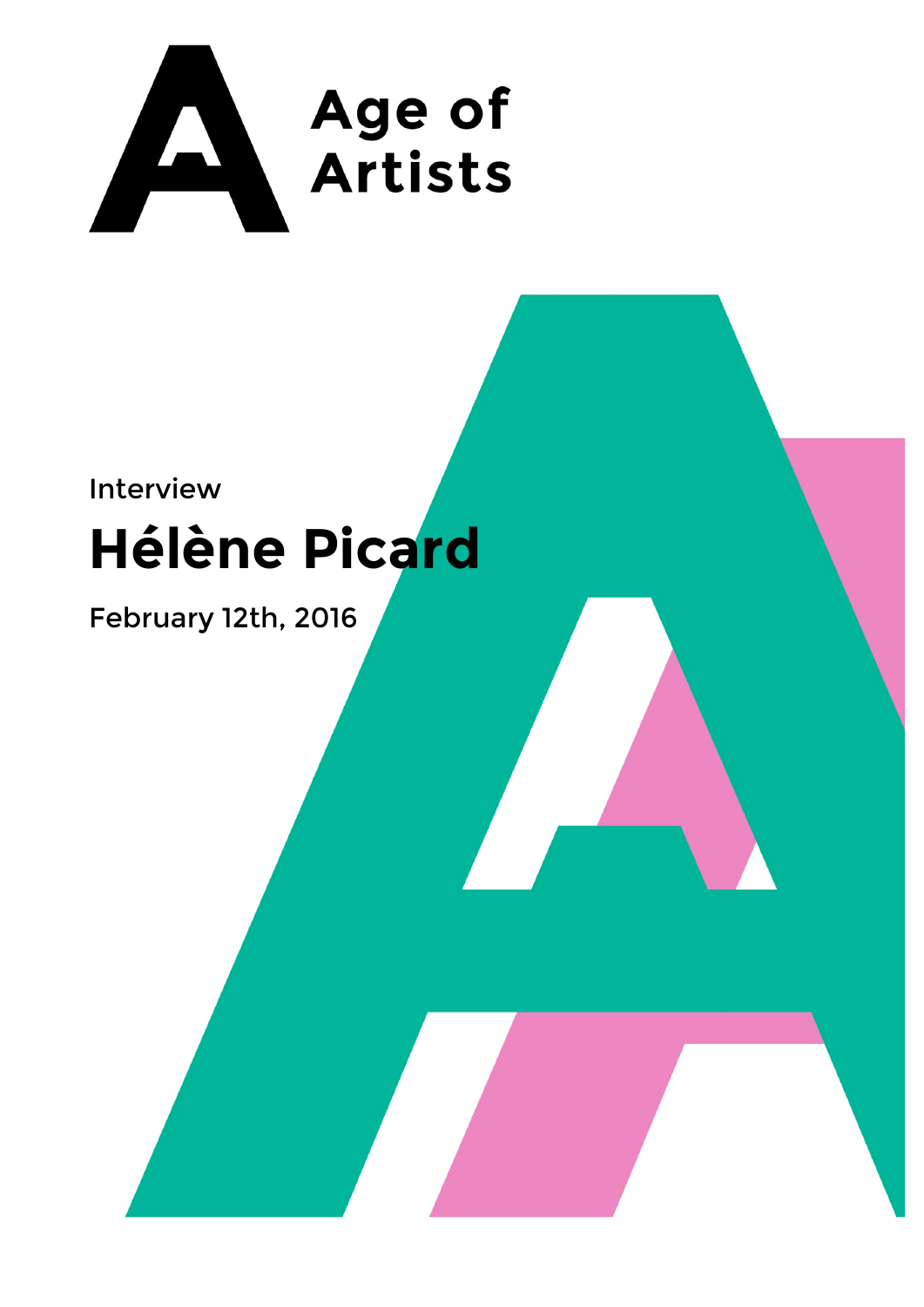The interview was conducted by Julia Kierdorf (Age of Artists gGmbH) on February 12th, 2016 over video-conference.

This text is licensed under Creative Commons BY-NC-SA 4.0 (creativecommons.org).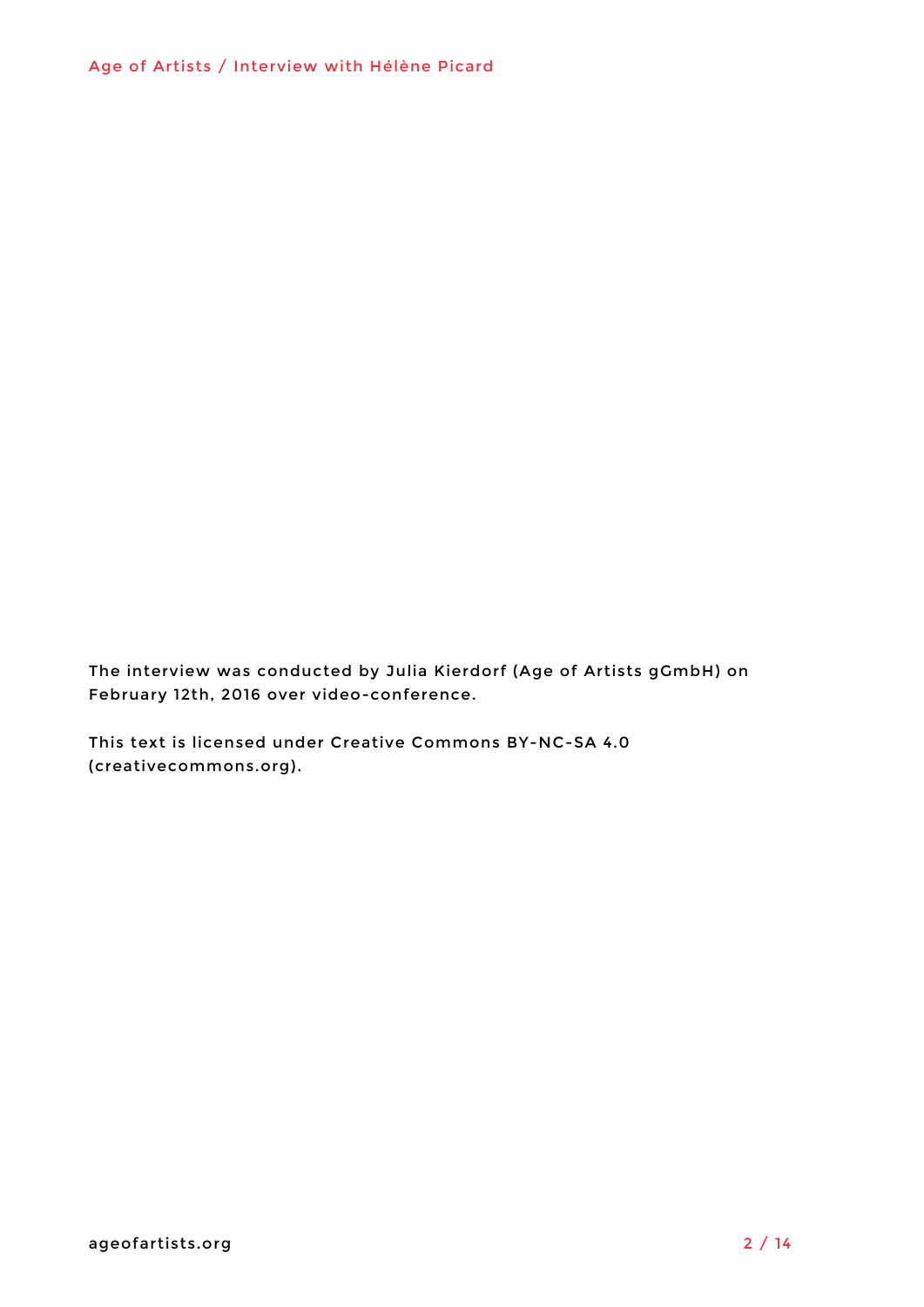#### **Interview**

### Age of Artists: How did you become an artist?

Hélène Picard: I think that I have not exactly decided it. As a child I was really interested in drawing. I drew a lot, and I loved sewing. I loved creative things. When I was around 13, I decided to work in fashion, as a designer. At the same time, I loved painting, and drawing. It is the age where you want to decide what you will do in life for a living. For these reasons, I had started to think about fashion designer. I remember, when I was around 16, I met a guy, who was totally passionate about paintings and he transmitted his passion of painting. In this moment I decided to become an artist. I was aware that it will be hard. In a certain way you decide about it, because it is quite hard to be an artist, but in another way, it is because you love so much something that you have to do it. There is no other option and it has been like this.

Age of Artists: Did you have other artists in your family?

Hélène Picard: Actually, I have no other artists in my family. I had a very creative grandmother, who was sewing and doing things like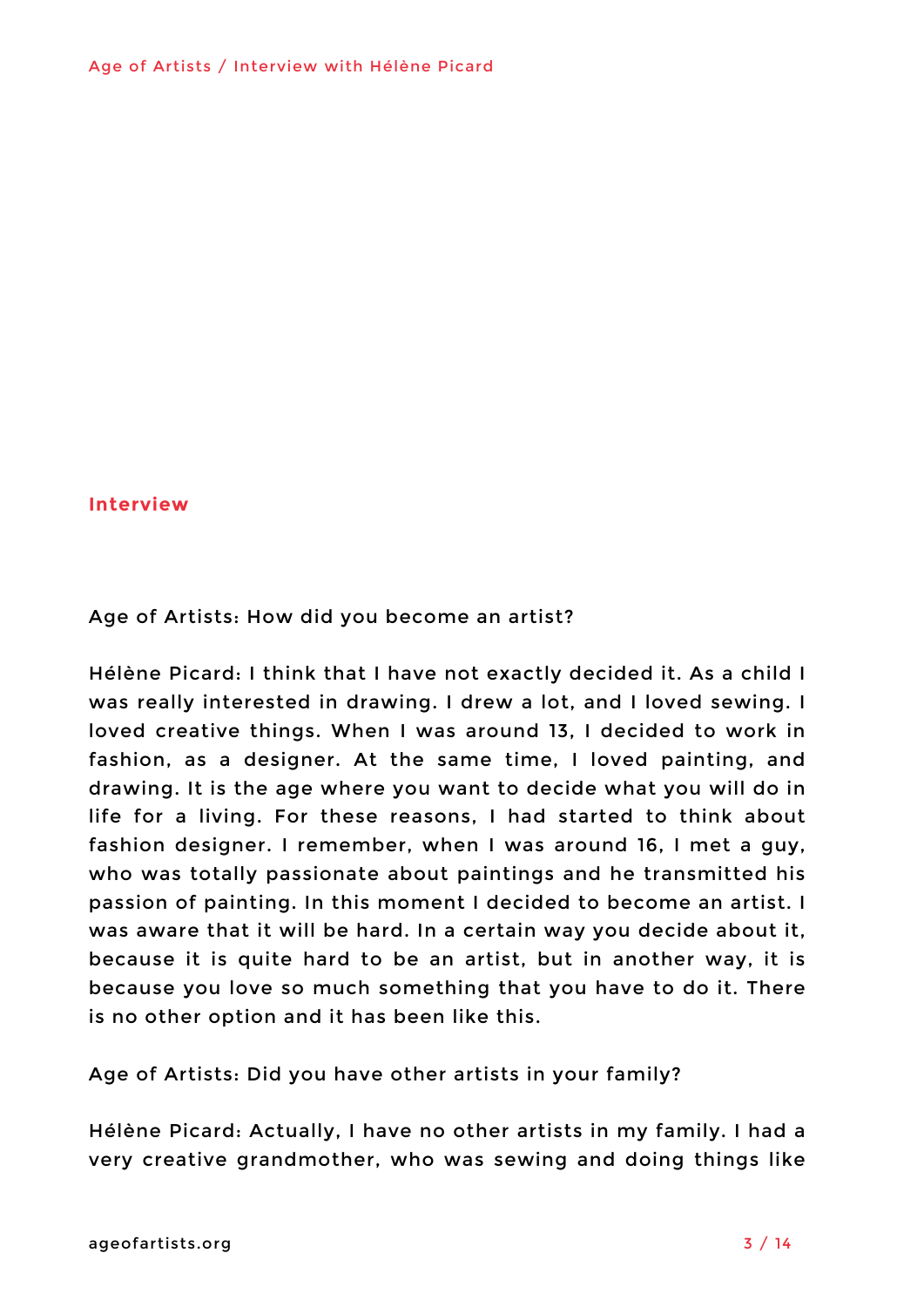this. I also had a great grandfather who painted like a "Sunday painter", as we say in French. He painted only for his own pleasure. He made a lot of copies of famous paintings. For a very long time, I saw these paintings in the living room of my grandmother, and all my childhood long I thought the paintings are from my great grandfather. When I went then for the first time to a museum, I said: "Wow, these are the paintings of my great grandfather". And then my mother had to explain it to me [laughs]. In a way, I had some contacts to the Arts. It has been quite complicated for me, as I wanted to do an artistic career, but my parents didn't want this. They haven't the experience in this field, so they were really stressed about it. It hasn't been very easy. I had to fight for it.

Age of Artists: Do you still face today some moments of doubt about this choice?

Hélène Picard: Yes, I have these moments. I had a big crisis, when I was around 36 years old. I developed my work a lot for a while, but I was so obsessed by living from my art, selling paintings, making money, that I arrived at a certain point where I was doing paintings only for selling them, and not for my satisfaction or for searching and finding, such as finding new ways of expression. So, I didn't have any pleasure doing it. I decided to stop for a while. During three years, I went through a very big crisis. I didn't know how to go on with being an artist. I wasn't sure if I was right that I should go on. I thought a lot about that, and after a while, after these years of crisis and doubts, I decided that I couldn't be anything else than an artist. I have decided that I want to do that. I have no doubt anymore. Even if it is hard, or I have to stop for a while, because I need money, this is fine for me. I can do other things. I need to live with that. It is part of my personal balance.

Age of Artists: What motivates you to do your work as an artist?

Hélène Picard: I am a very sensitive person and I feel a lot of things when I am around, about people, about emotions, about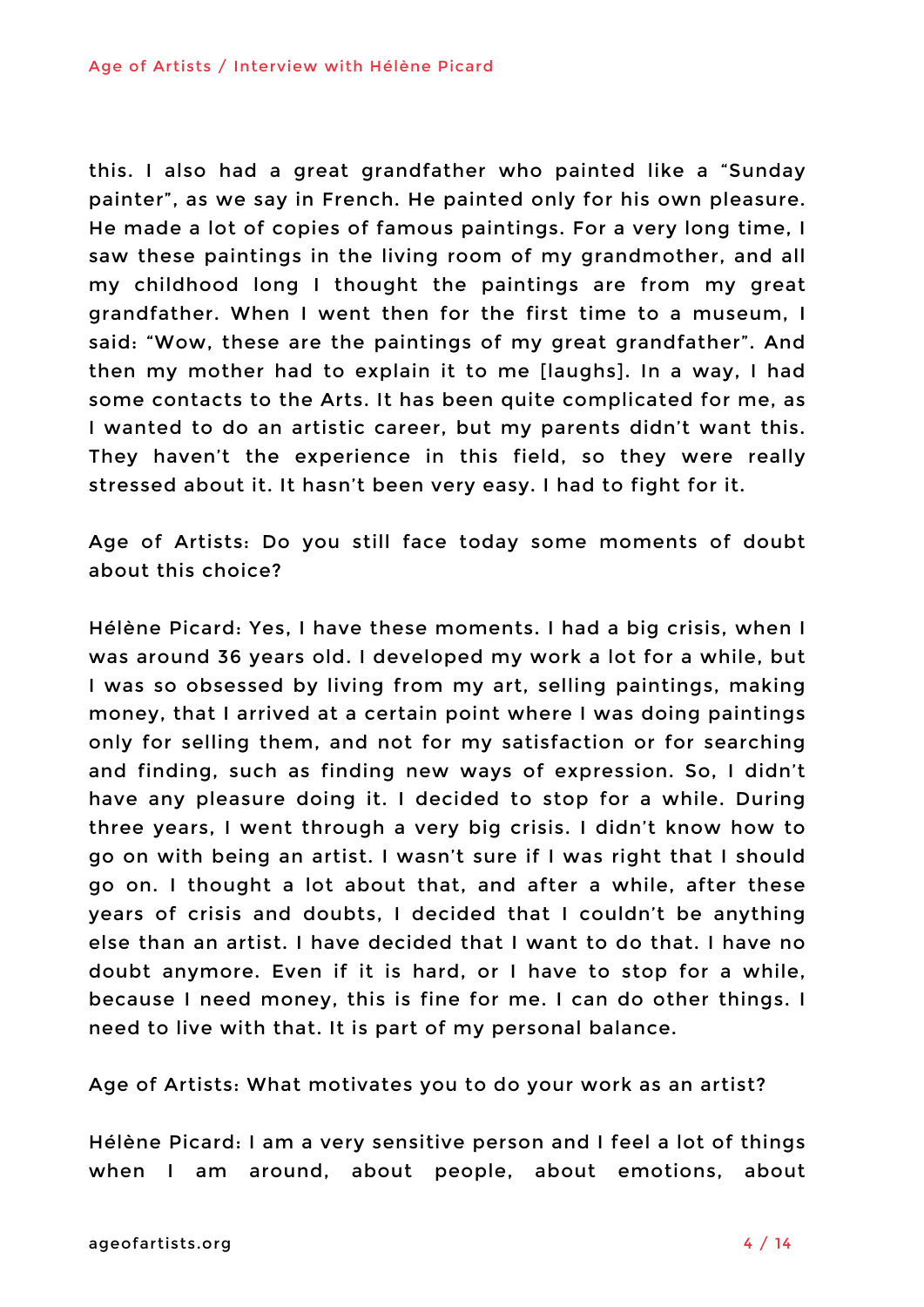landscapes... Whatever I see, I can receive very strongly and deeply. So, I think as these impressions are quite strong for me, I need to do something with that. I am touched by it, especially by human beings, and the relationship between human beings, how we behave and what we are doing here... All that kind of thoughts, I want to share it! Surely, because it is a question of selfexpression, and having too much inside of me. In another way, it is also a way to communicate with other people. Not with words, but with colors in my case.

Age of Artists: Where does your inspiration, ideas and topics come from, is it from the landscapes and people around you, what you described before?

Hélène Picard: Many times my inspirations come from my living experience, what I am living now, what I am feeling in my life, what is my actual experience. On another part, it is the observation of other people. My work is mainly about emotions. What we have inside of us. Even if you see a landscape. For me a landscape represents some inner emotions. It is a way of constructing a bridge between both, the external elements and what we have inside of us.

Age of Artists: How does your usual working process look like?

Hélène Picard: I worked for many years by routine. I was working every day, I had my studio and everything. Now [laughs]… My life is in a little bit chaotic for the last four years. I have mainly two ways of working. One way of working is to express something that I am experiencing or to treat a specific topic, because I watched a film or I read something that touched me. Lately, I wanted to create a performance about metamorphosis, because I am changing a lot, and I want to show this, including all the difficulties that it brings. In this example, it comes from what I am currently living, and then I am researching and looking around what I can find in relationship with this topic. The other way of working is that I sometimes have an exhibition in a certain place. Then I work mainly from the space,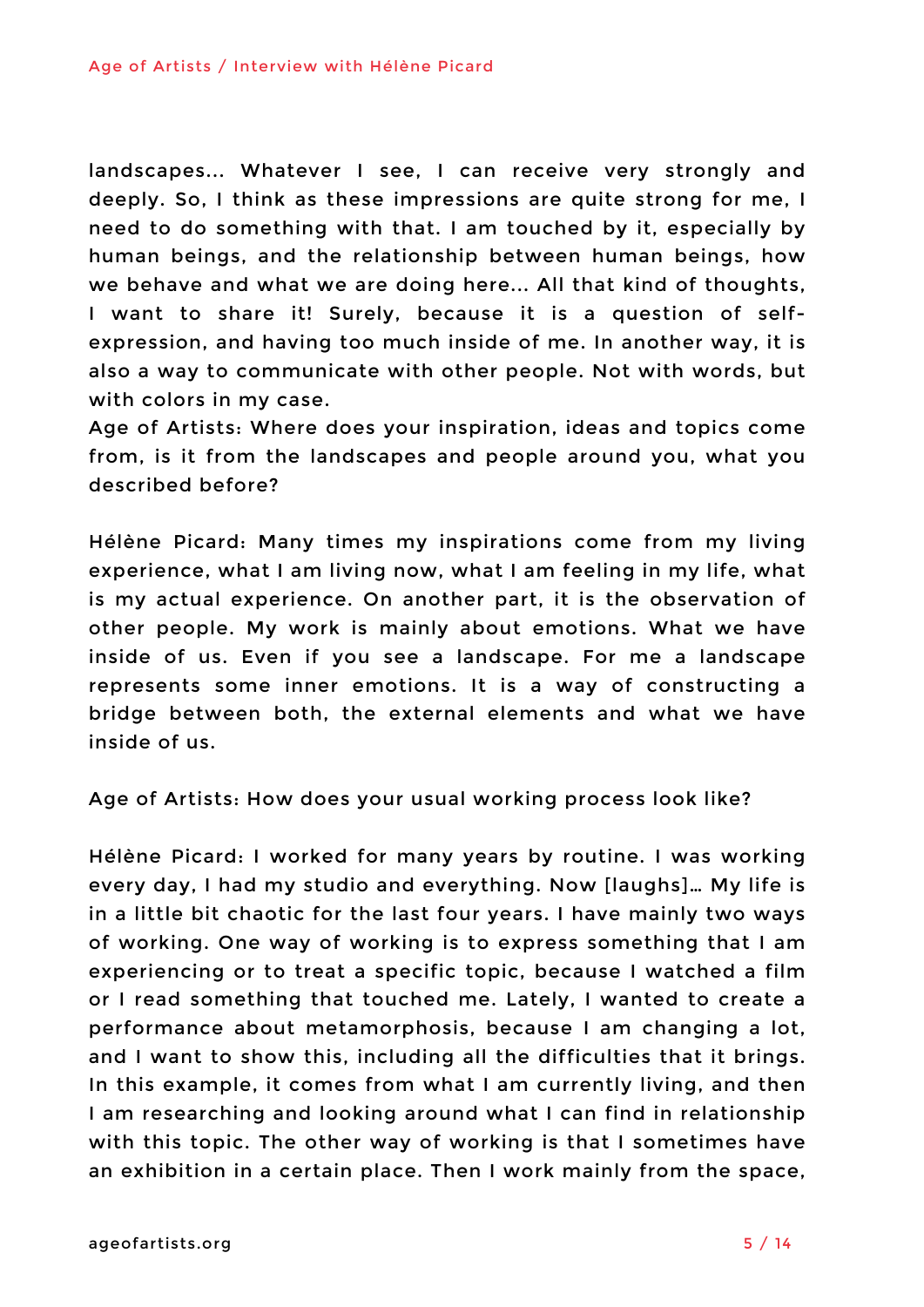where I am going to exhibit. It is really important for me to feel how the space is, and what impressions I have from the space. Due to this, I try to build something. For example, if I have the feeling that the space is a small and quite frightened room, then I could do an installation about the fear: what is fear, which color represents fear, which words, which materials and textures. It starts like this, and I also look at a lot of pictures.

Age of Artists: So you adapt to the environment of the exhibition. Do you have then already some pictures before or do you only create new ones in regard to the environment?

Hélène Picard: Well, it depends. Mainly I try to do a mix, between pieces I had before and some new ones. Sometimes I create everything for the space. It depends on the time I have, and on the project. Often, I have to do a mix between both.

Age of Artists: Do you work on several pictures at the same time, or do you always finish first a painting before getting to the next one?

Hélène Picard: I prefer to work on several pictures at the same time. Before I was working only on one until it was finished, but I am a little bit obsessed [laughs] and it is not good for obsessive people to do that! You end up with discussing with yourself: "Oh this taint. I don't want this taint here". Nobody will see this taint, but you see it. For this reason, I have started to work at several paintings at the same time. Sometimes, I even let them for two weeks standing, without seeing it. Some paintings I did, I painted on it for 1 hour, then I stopped it and waited for two weeks to come back afterwards to look at it again, just to forgetting about the project you have with the picture and the idea. When your idea is too clear you can block the creation.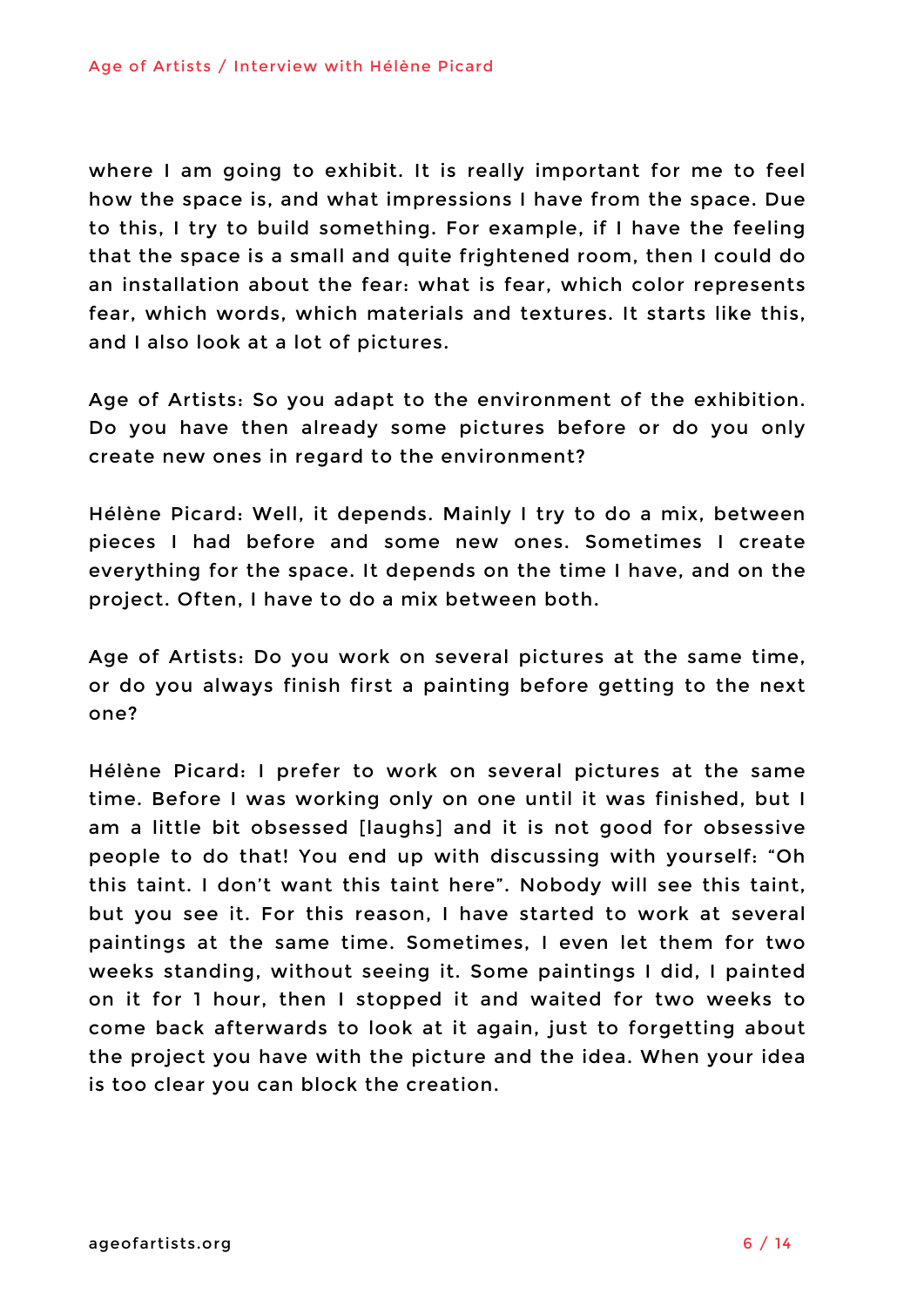Age of Artists: Do you balance individual and collective work? Are you doing some processes with someone else or do you do all by yourself, without any help from other people?

Hélène Picard: For the creative part, I didn't do a lot with other people. I create by my own. For the rest, it depends. When I had to realize a performance and had to film it, I collaborated with other people for the music, for the image and the filming. For my paintings, I didn't do a lot with other people, I just ask for advices from time to time.

Age of Artists: What means feedback for you?

Hélène Picard: I do like it. Last year, for the first time of my life, I had to be present most of the time at my exhibition to welcome the audience. At the beginning, I didn't know if I had to tell the visitors that I am the artist. I let them see the exhibition, and afterwards, when I saw that they were interested, I talked with them. Actually, it was a really good experience for me, because it was very interesting to see how people react. Just to observe them, how they move in the space, and where they stop, the little comments they did… Actually, for painters or for sculptors, we do not have a lot of contact with the public. We only see if we sell or we don't sell. Sometimes you might sell nothing, but it doesn't mean that you work is not good or that people don't appreciate it. You can have a really good feedback from people, when talking to them, even though they do not buy it. Hence, it is quite valuable to me!

Age of Artists: You appreciate feedback from professionals but also from the visitors of your exhibitions?

Hélène Picard: Well, from professionals like other artists, this is fantastic. These are people, who know very well what they are doing, and who are from the same field. But it is true, that from the public, in general, it is very interesting as they see it from a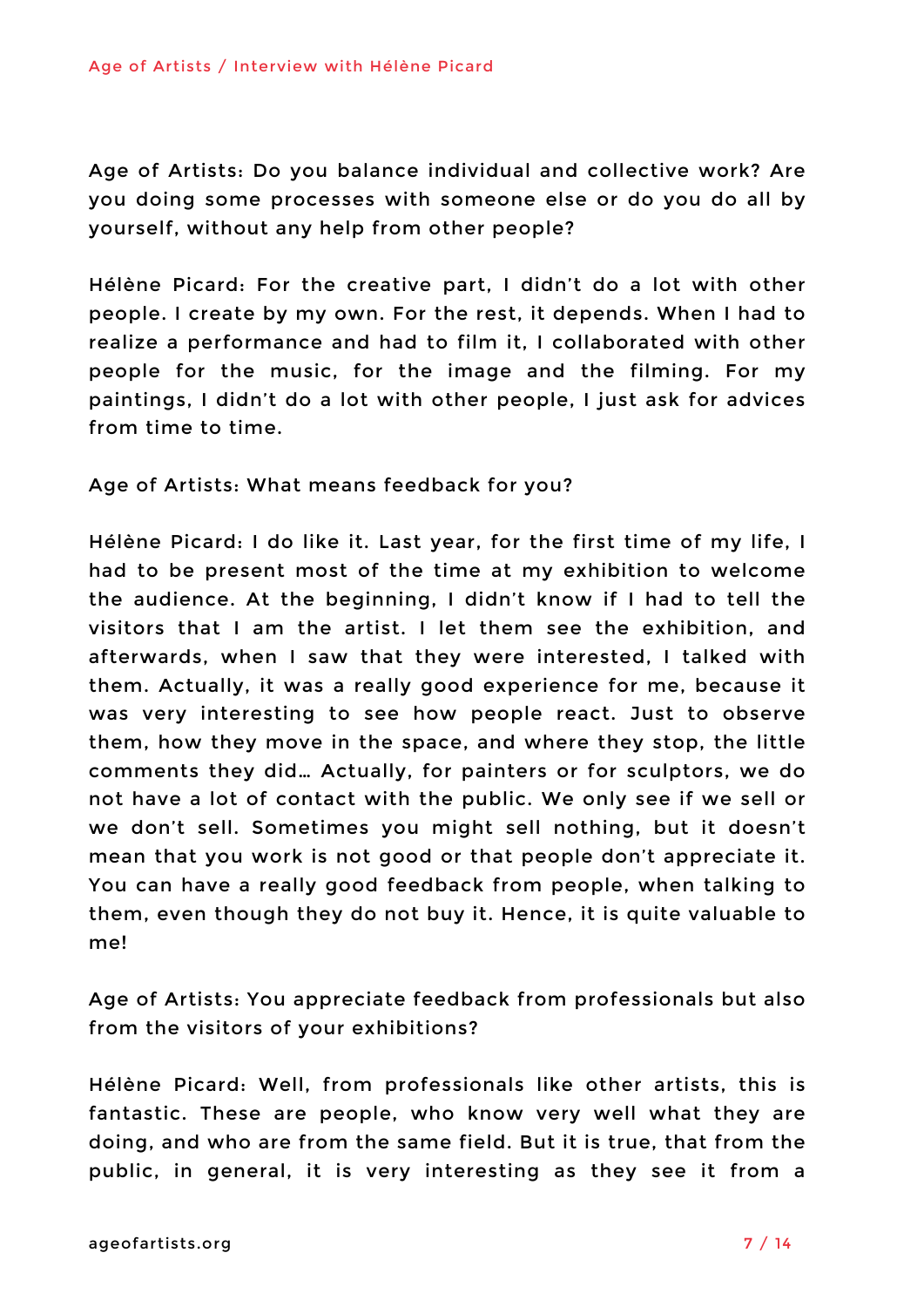different point of view. There you can see that most of the time, when a painting is good, everybody can see it. That is really strange, but it is like this. For paintings which are in between, good but not amazing, it is not as clear. That is funny to see. We have all a sense of art.

Age of Artists: From where do you get recognition?

Hélène Picard: You receive recognition, when you can show your work. This is the main way. The recognition from the sector is as well important, from professionals, from critics... This is really good and you feel good if you have that! You see that people specialized in your field understand what you are doing. But this is not easy to obtain [laughs]. It happens sometimes, and many times it doesn't happen, and you have to go on. This is the main problem in arts, to go on without having recognition!

Age of Artists: What aspects or criteria are important for you so that you can work well?

Hélène Picard: I need a peaceful place. I don't need a lot actually [laughs]. I would like to have a lot, like a big space! Since several years I am working in not very good conditions, and this is ok. I can work in a 2-square meter space. This is not a problem, even though I would prefer to work in bigger spaces. Maybe, it would be better for me to work in a sharing place. It is really interesting to see what others are doing, you get more inspirations, and ideas about your work. It is more stimulating. On the other hand, you can also get feedback. Another point is that you see that you are not the only "fool" in the world [laughs]. When you are alone in your studio, you think sometimes: "oh, ok" [laughs].

Age of Artists: It doesn't disturb you, if you have other people around you?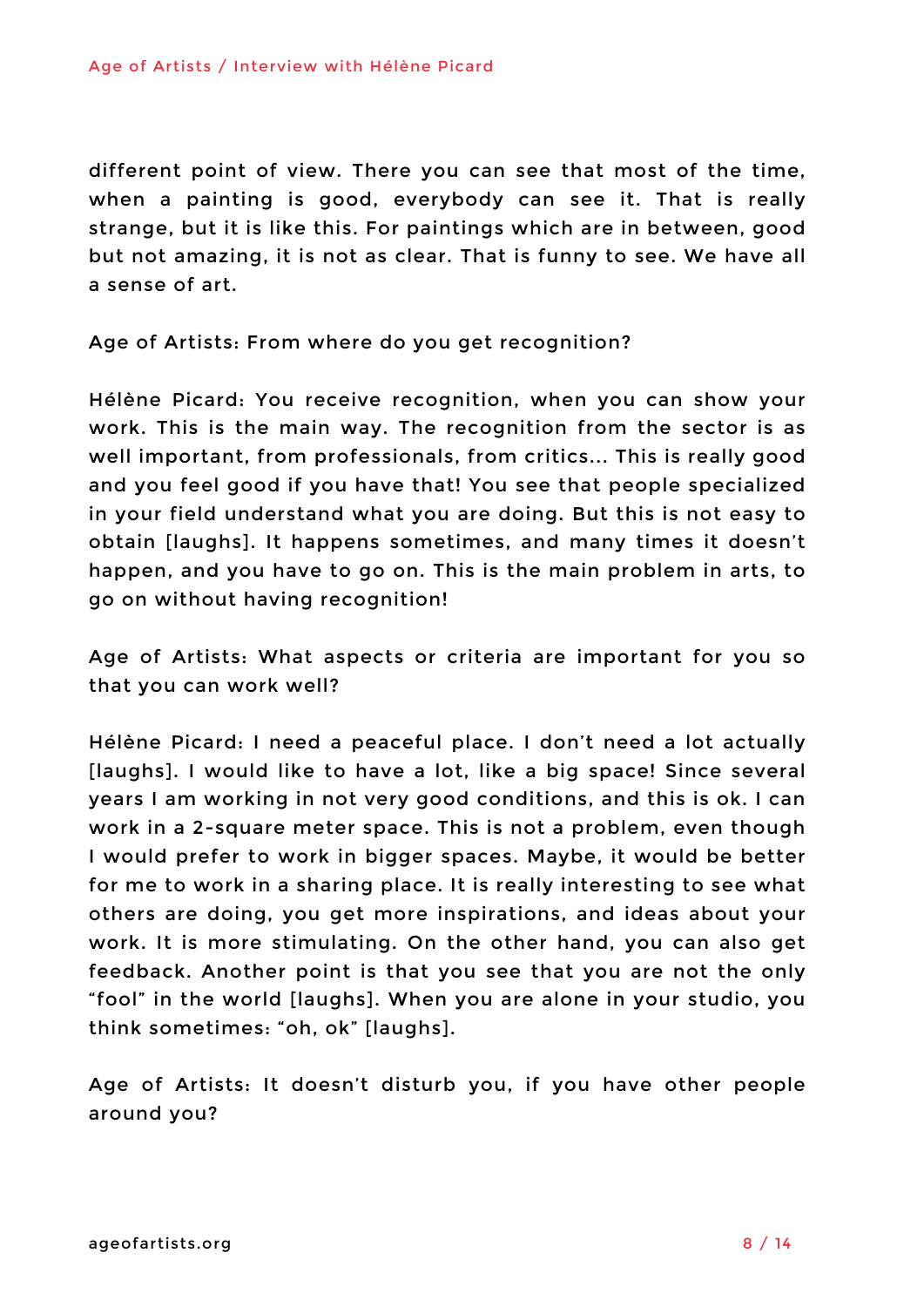Hélène Picard: It is true that it is not easy for me. I need a lot of concentration, and I love to speak so it doesn't work that well for me [laughs]. I shared a studio once, and I had to come by night from time to time, as it was easier to work. Not because I didn't want to see the others, but I needed to work. I think it is more a question of self-discipline.

Age of Artists: You can work by night and by day? Do you have a preference?

Hélène Picard: I prefer by day. I know that some people are really inspired during the night. That doesn't work for me. My best moments are during the afternoon. I don't know why, but I realized that my brain is best working in the afternoon.

Age of Artists: What makes it difficult to be creative for you?

Hélène Picard: Well, this is something that is quite hard. If you try to create something, you create it from something that already exists as you are not the only one in the world. You have some references and some inspirations about it. However, it is true that the shape that you are going to create is unique. There is nobody doing exactly the same. For example, if you see a class painting a nude, you think first, that it will be the same result for the 10 people, but at the end, you have 10 different drawings. It is a quite difficult sometimes to do something that doesn't exist. That there is nothing like "this". For this reason, I think many artists tend to copy a little bit, to do something very close to a painting that already exists. It makes really nervous, especially when you are doing an exhibition, as you show something, where you have no references about. You have inspirations, but the shape at the end is unique. This is on the interesting thing, but you are quite nervous.

Age of Artists: You are nervous as you don't know how the people react?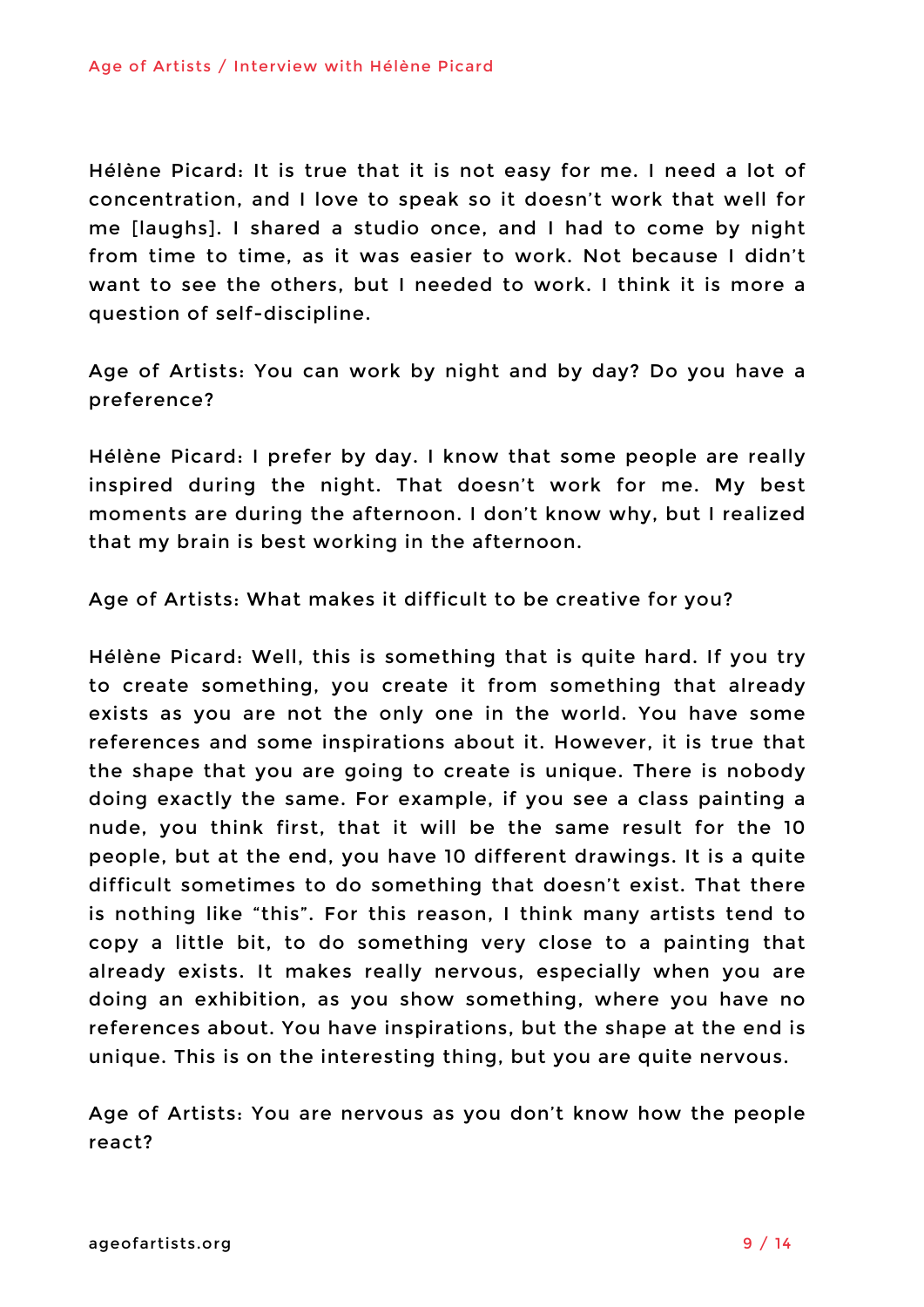Hélène Picard: You are afraid about being rejected by the others in case they would not like your work. Sometimes you thought that it was a really good work, and you are afraid that people don't think the same [laughs]. You have a lot of doubts. It is very common, when you speak with artists. They show their work, but when it is the first time that they show it, they always present it like: "Yes, I am not sure. It is new. Maybe this color I should change". This is just because we are afraid that we are showing something that doesn't fit to anything. Once you gain some recognition of what you did, this is different. You feel more comfortable. However, it is true that when you show a new series for the first time you are quite nervous. Well, this is a basic human feeling, to be afraid to be rejected.

Age of Artists: Do you think that we can draw a parallel there with employees in other industries? When they have an idea that is not completely in line with what the company usually does, they might be as well too afraid, and this is the reason why they are not doing it, and therewith employees are less creative?

Hélène Picard: Yes, I do. To be honest, I think it starts in school. Some teachers say to children: "Oh that's a nice drawing", or "that is not a good drawing", "You can draw", or "you can't draw". From my point of view, this is absurd. Everybody is creative. We all have different ways of expressing ourselves: some do it with drawing, others do it maybe with theatre. I remember when I gave a workshop in a company, where we created dresses following a specific topic. If I recall, it was about childhood. I didn't choose the topic [laughs]. We had three sessions to create these dresses, and with very different people from the company: from the cleaning lady to the director. The first reactions were: "I don't know how to do this", "I am not creative", "I don't want to do this", "Ugh.. Fashion"; especially from men. You could see that if you allow people to express themselves, and you convince them to just try it, that there is not any competition, to just enjoy doing it; it leads to great engagement. At the end of the last session, they were totally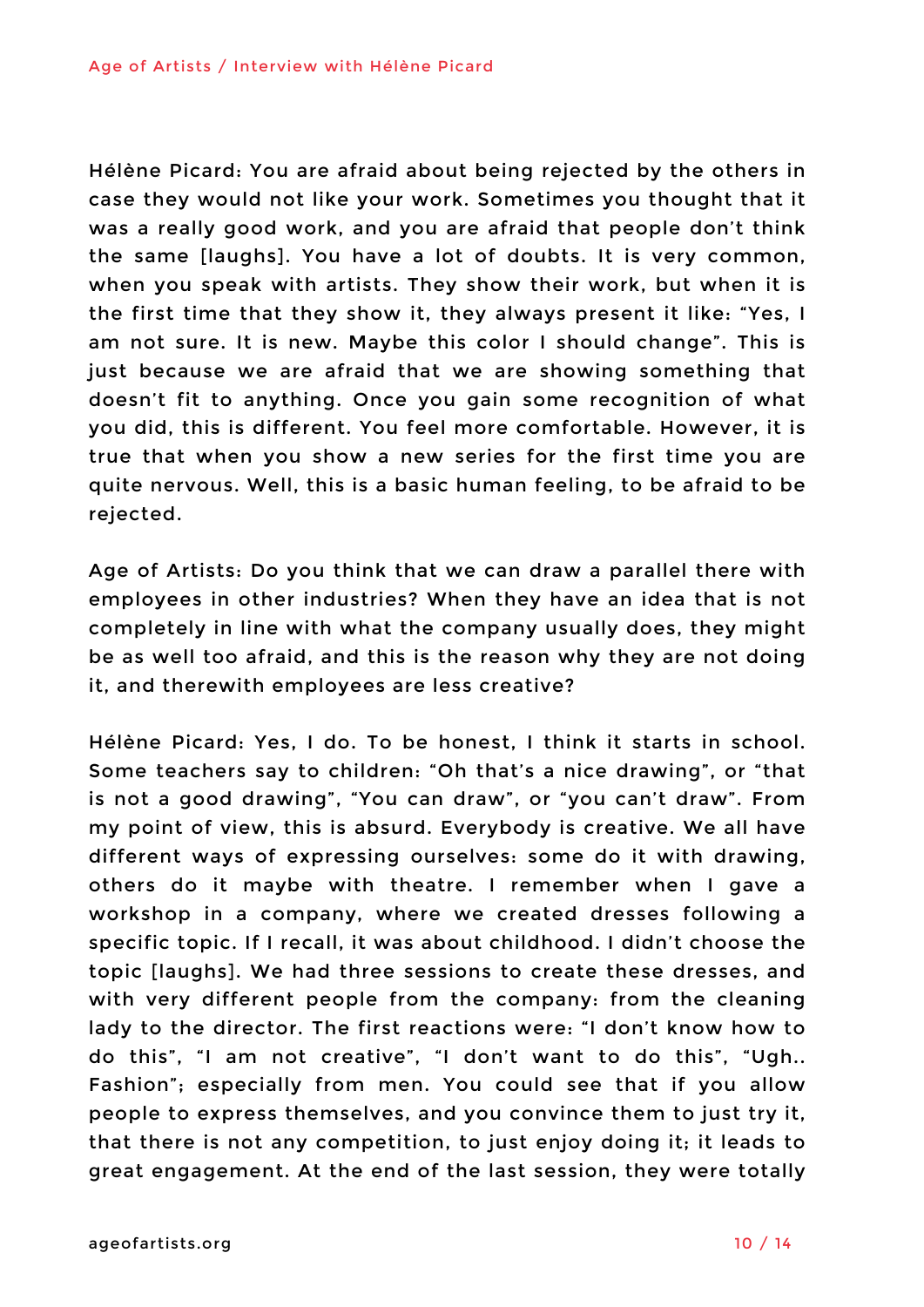crazy about doing it, also men! It is true that it is a question of trusting people in the creative part. We are not in a society, where they give you so many opportunities about that. Very, very early, "they", like teachers", decide if you are creative or not. Well, maybe we have better abilities for the one thing or the other, but we have this capacity of creativity. When I do workshops with families, I can see it. I can't understand if children have all these capacities when they are small, why don't we have it anymore as adults?

Age of Artists: Too many limits might have been set by our environment, as we do not lose it just like this. Did you go through a specific evolution or a change of some sort over time? Were there things that mattered but not so much anymore today?

Hélène Picard: I think that the main subjects that I am working on are the same subjects since I started. However, I don't treat them in the same way like before. It is not the same shape or the same way. The more I know who I am, and in what I am interested, the more I deal with very selective topics.

Age of Artists: So, at the beginning it was a bit more generic and now more specific?

Hélène Picard: It depends on everyone, some people are very mature and very aware of who they are early, but it was not my case [laughs]. When you are young, you are quite influenced by many things. Over time, you take off some of that influence that does not fit with you. It is more like this. For example, I was all the time painting crowd. I think for me it was a way of exploring the human face, and the human expressions. I had to do it like this. I created a whole society with kings, wives, executioners. I painted a whole series of that. I didn't understand for a long time why I was doing it. I actually realized that I was very interested in characters, and all the characters we have inside of us, because we are not only one person. We are many people, and depending on the people we are interacting with, we behave in one way or in another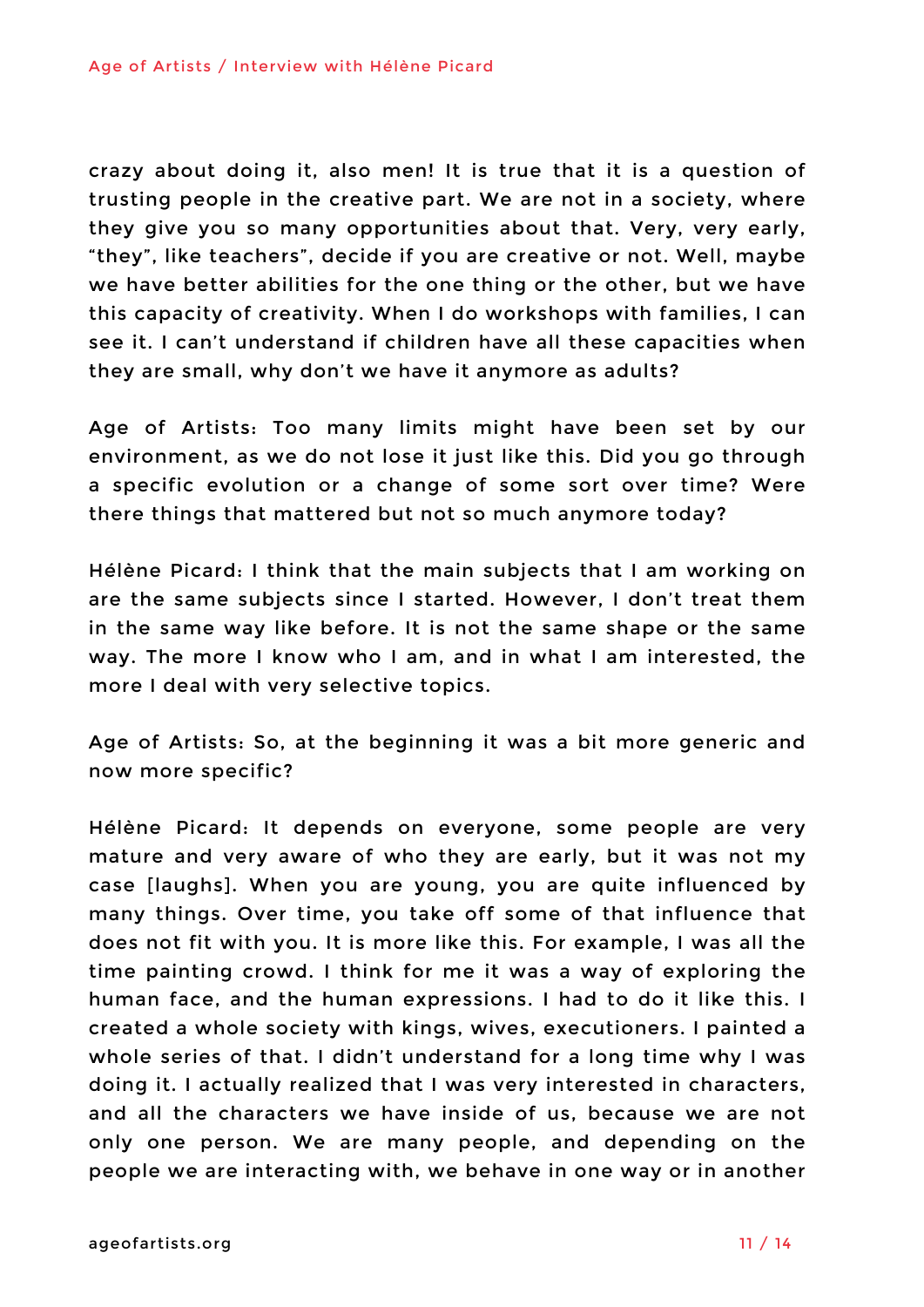way. I realized that these characters, like the king, was a way of expressing all the characters we have inside of us. But it wasn't the right way to do it for me.

Age of Artists: You mentioned that you usually work on the same topics, where you are interested in, but on the other hand while doing on the workshop you mentioned, the topic was given. Does it have an impact on the level of your motivation if you can choose the topic yourself or if it is given?

Hélène Picard: I have a big problem: if I do something where I am not interested in, I cannot do it. This is horrible [laughs]. Sometimes it would be better to be more flexible. I mean, I am quite flexible and open, but in this case not so much [laughs]. A friend of mine offered me to do an illustration for a book for kids. It is about seagulls. I can't draw this bird. It is impossible. I have tried, but I can't do it. I don't find the inspiration, or I don't know what it is. Also, if I do a workshop I need to have some interests or a connection to my world, in order to make it more alive. I think it is the same for many people. Some colleagues are like: "Ah you need an exhibition for landscape? Ok let's go for landscape. This shape? This size? Ok, no problem". For me this doesn't work, I would like that it does, but I can't [laughs]. In the example of the workshop, I didn't design it, I was only the trainer, but it had a connection with what I like – fashion and working with people. For these reasons it was interesting for me, even though I wasn't very fond of the topic.

Age of Artists: So, there is no big difference between the motivational levels?

Hélène Picard: Well, I feel more motivated to work on what I have decided and on what I want, but it is a good challenge to try to do other things, and I think this is why I want to work more and more with other people. It is a good challenge to work with other ideas and ways of seeing things as you have to use your head more. You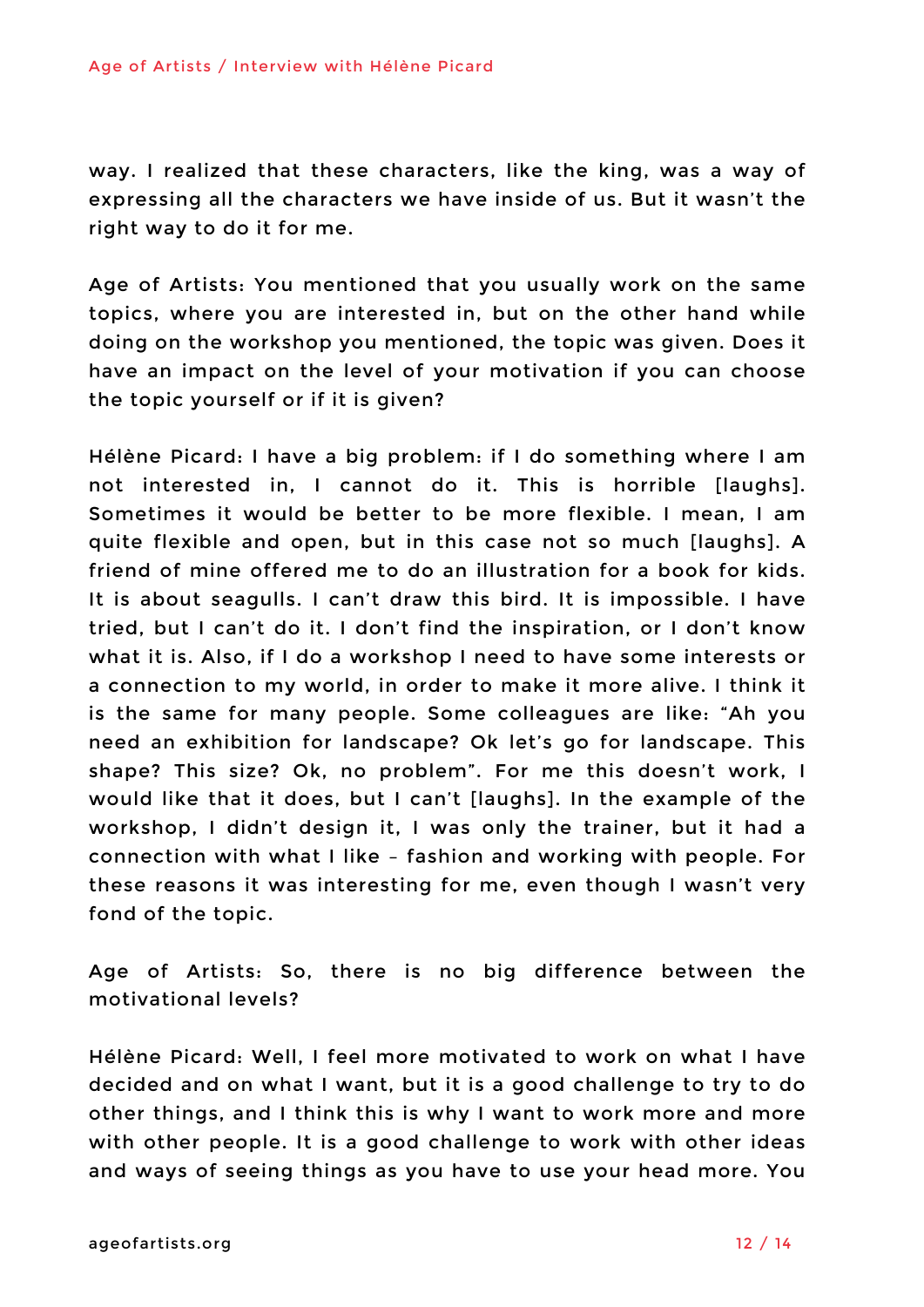need to find a way to combine it, and you develop your things in a certain way. It is richer. Always when I worked with other people, mainly in workshops, I had very good experiences and I improved a lot.

Age of Artists: Is it more important for you that you are satisfied by your picture, or if others are acknowledging it?

Hélène Picard: Lately, I am in a period where I am often showing my work. So, I don't have a lot of feedback from external people. I think that I need feedback from the others, but when I finish paintings I have two feelings: either "oh this is ok, but this is not exactly what I wanted", or "wow this painting is good. I like it". After that, I need the validation of the others, but it is not as important as it was before. When I was younger, it was more important. Now I would like to know what they think about it, and if we agree. Sometimes I can like a painting a lot, but no one else likes it. I don't think that artists are good judges for their own work. For the others maybe, but not for their own work. If you spend a lot of time on a painting, you have a special connection with this painting, even if it is not a really good painting. You know what it meant to do it. It is difficult to be objective.

Age of Artists: Some organizations struggle to motivate their employees and to keep job satisfaction up. Do you have any recommendations for them?

Hélène Picard: Currently, we speak a lot about self-development and self-confidence, and I can agree with many things that people say about that. I believe that if you want to be satisfied with yourself, you have to trust yourself and to be confident in your capabilities. You have to acknowledge that you do good things, even though some people might not see it that way, that you do what you can and you try to improve. Every day, we do a few very small steps, which are not a lot, but it is still very important to notice them. This is a way of being satisfied with your work, even if